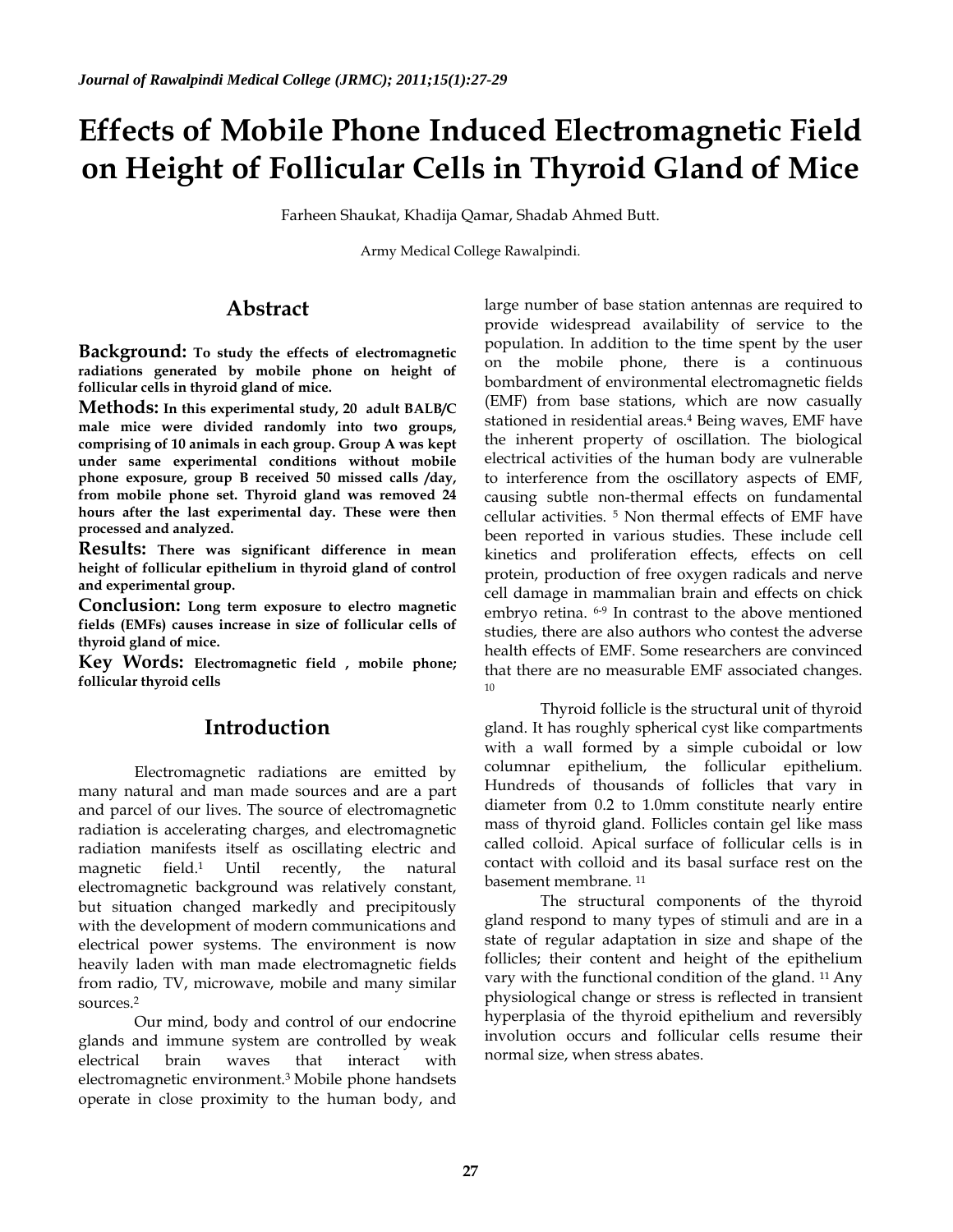### **Materials and Methods**

The study was carried out in department of Anatomy, Army Medical College and National Institute of Health, Islamabad from November 2009 to November 2010.

Twenty adult BALB/C male mice were taken. Animals were given standard diet and kept at standard temperature 21  $\pm$  20 °C, and animal room was maintained on 12 hour light/dark cycle. They were divided randomly into two study groups, comprising of 10 animals in each group.

Experimental animals were housed in the standard plastic cage with the exposure device (mobile phone) kept in centre of the animal cage, in a separate small cage. Group A (Control Group) were kept under same experimental conditions without a mobile phone throughout 60 days. Group B were exposed to 50 missed calls of thirty seconds duration separated by fifteen second interval / day for 8 weeks from a GSM mobile (900/1800MHz) in silent mode . 12 At the end of experiment, animals were sacrificed by over dose of ether. Midline incision was given in neck, overlying muscles, lymph nodes and salivary glands were removed. Thyroid gland was taken out along with trachea and esophagus. Tissue was preserved in 10 percent formaline, for forty-eight hours then taken and processed for paraffin embedding, 5µm thin sections of tissue were prepared and mounted, on glass slides. Haematoxylin eosin stain was used. Sections of thyroid were examined microscopically for height of follicular epithelium under high power field.

For the calculation of height of follicular epithelium, an ocular micrometer was used in calibration with a standard stage micrometer. Three observations were made in each lobe of gland in this way with six observations in each section and 60 observations in each group. Descriptive statistics were used to describe the data, i.e., mean and standard error(SE) for follicular epithelial height (ANOVA) followed by Post\_hoc tukey test. The difference was regarded statistically significant if the p value was equal to or less than 0.05. p value was found by means of "t" distribution table.

# **Results**

**Findings of group A (Control):**On microscopic examination thyroid gland revealed normal morphology. The thyroid gland of control animals was characterized by the predominance of macrofollicles rich in a colloid material. Mean height of follicular

epithelium was  $3.60 \pm 0.12 \mu m$ . Thyroid follicles were lying in close approximation with little stroma in between. and surrounding area of follicle showed parafolliclular cells in groups and blood vessels.



**Normal thyroid gland**



**Experimental thyroid Fig1: Low power view of normal (A) and experimental (B) thyroid** 

**Findings of group B (Experimental):**Whereas the lobes in the exposed group showed numerous micro follicles with less colloid content, mean height of follicular epithelium was 7.26µm ± 0.24µm. The thyroid stroma in exposed mice consisted of wider connective tissue septa and more dilated blood capillaries compared with those of the controls

#### **Table1:Epithelial height of both groups**

| Groups               | $Mean \pm SE(\mu m)$ |
|----------------------|----------------------|
| Control group A      | $3.60 \pm 0.12$      |
| Experimental group B | $7.26 \pm 0.24$      |
| P-Value              | <∩ ∩∩*               |
| * Highly significant |                      |

**Discussion**